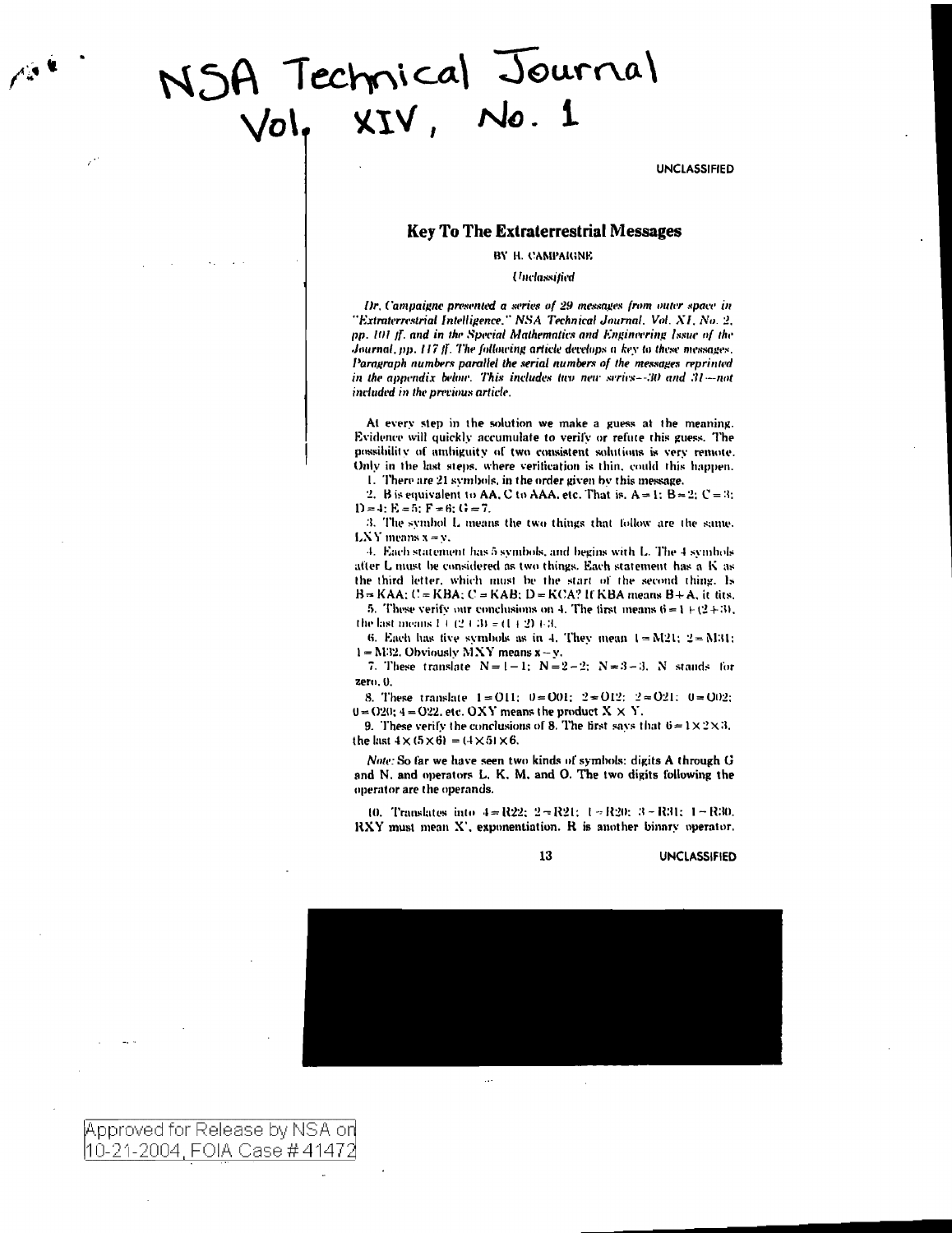11. Translates into  $2^3 - 4 + 4$ :  $2^4 = 1 + 7$ :  $2^3 = 2 \times 4$ :  $2^2 - 4$ , verifying our previous conclusions.

12. Translates into  $3^2$  = 4 + 5;  $3^2$  = 3 × 3. Further verification.

Note: In our culture we use parentheses to group closely associated terms, and as a first step it helps, even though it is not necessary, to put in parentheses. To do so unambiguously, start at the right and read left to the first operator symbol; put parentheses about the operator and the two quantities to its right. Repeat until no pair of parentheses contains more than an operator and two quantities.

13. Translates into  $J = 2^3$ ;  $J = 1 + 7$ ;  $J + 1 = 3 \times 3$ ;  $J + 1 = 3^3$ , therefore  $J = 8$ .

14. We can only introduce parentheses by assuming P is an operator, so we get  $2 - P84$ ;  $4 - P82$ ;  $1 - P33$ ; and  $3 - P62$ . Thus  $P \times Y = X \div Y$ , division.

15. Assume U is an operator, getting U12; U23; U34; U58; U68; U78;  $U2^{3}3^{2} = U89$ . The smaller is first in each case; so perhaps UXY means X precedes Y or  $X < Y$ .

16. The new character Q must be an operator. Transcribed it gives us Q: O = 1; Q: 1 = 3; Q: 1 = 1 + 1; Q: 0 = 1 × 1; Q: 2<sup>2</sup> = 2; Q: 2 < 2; Q: H(1 = 1) (1 = 2); Q[Q: 3 = 3]; Q: 8 < 7.

Clearly Q means "the following statement is false." Then the next to the last is read "it is false that  $3 \neq 3$ ." QL will be translated  $\neq$ . The second new symbol is not clear, except that it is an operator whose operands are statements, not quantities, a Boolean operator.

*Note:* Q is an operator with only one operand, unary.

17. Putting in parentheses shows that S is also a unary operator operating on statements. Transcribed they are: S:  $1 - 1$ ; S:  $1 - 2$ ; S: 2=1+1; S: 1=1×1; S: 0=1-1; S: H|(6-1×6) (1-6+6)|;  $S: H[(1 \t1) (2-2)]$ . It is apparent that S means "the following statement is true" or "it is asserted that." The next to the last message shows that HXY means "X implies  $Y''$  or "X is a consequence of  $\hat{Y}'$ or maybe "X is logically equivalent to Y."

18. Our rule for parentheses breaks down unless T is a different kind of symbol. The first message shows that T may be a unary operator on quantities, so that AT or TA is a quantity. The third message shows that it must be the first, since T is last. Putting in parentheses this way gives  $1T = 1$ ;  $2T = 1T + 1$ ;  $5T = 2T + 3T$ ;  $6T = 3T \times 2T$ ;  $7T = 7$ ;  $10T - 8$ . T must be an ending. On one digit it makes no difference. It combines the two digits 10 to make 8. Octal arithmetic?

19. Transcribes to  $123T = 1 \times 8^2 + (2 \times 8^1 + 3)$ ;

 $321T = 3 \times 8^2 + (2 \times 8^1 + 1 \times 8^2);$ 

 $4567T = (4 \times 8' + 5 \times 8') + (6 \times 8' + 7 \times 8')$ .

Clearly T indicates that "the preceding digits form an octal number." Possibly it is an octal point; if so, digits may occur after it.

UNCLASSIFIED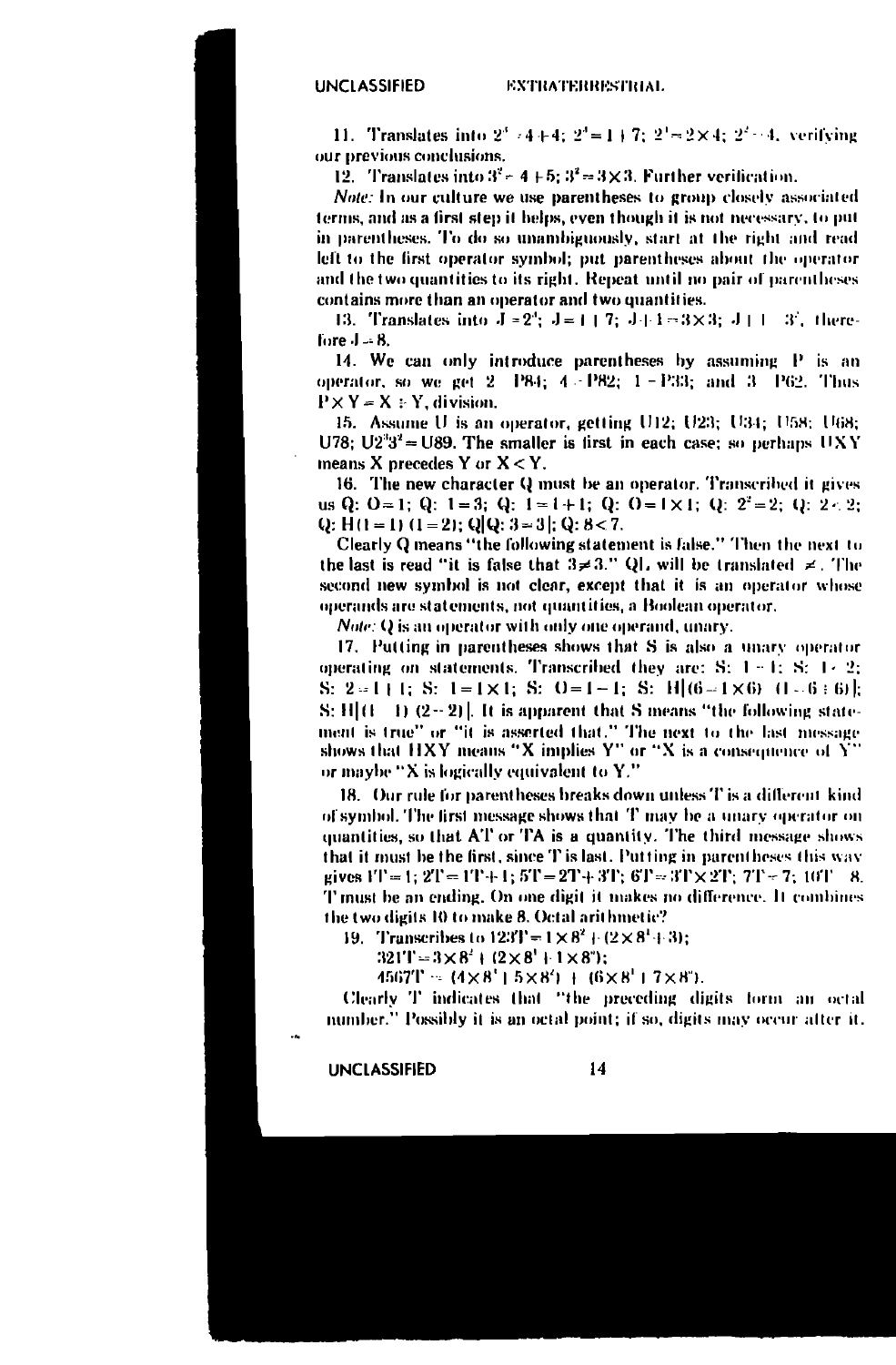Note: Because of the way grouping is implied, it is sufficient to have a marker at the end of a number in order to clearly isolate it as a single entity.

20. In trying to put on parentheses it appears that  $V$  is also an ending. But this one combines with both quantities (that is, digits.) and operator. Transcribing by treating V and the preceding symbol as a single unit for the time being, we get:

 $1 + AV$  implies  $7 = AV$ . H.

tor H hereafter. Remember that we are not sure of the **Lwill use** sense of this sign.  $H = 3^{11} = -2 = AV$  (1 have omitted the T. Remember that 11T is nine);

- $AV = -11 = AV^2$ :  $\mathbf{a}$
- $AV = 6 11 AV$ . 5

In the next message if we combine the O and V into one symbol the message does not parse. Try GOV as one symbol, getting

 $\Omega$  $1 + GOV = -2 = GOV$  $2 \times$ SOV =  $-3$  = SOV:  $\mathbf{G}$  $DOV = -H = \overline{DOV}$ : 31. It is true that  $AV + PV = PV + AV$ : It is a tautology that  $AV \times PV = PV \times AV$ ; It is an identity that  $AV + (PV + TV) = (AV + PV) + TV$ ; It is asserted that  $AV \times (PV \times TV) = (AV + PV) + TV$ ;  $AV = BV - AV - BV \neq BV - AV$ ;

$$
AV = BV \rightarrow AV^{m} = BV^{m}.
$$

The meaning of V must be that "the preceding letters as a group have an abstract meaning, or are a variable." V is a little like a word spacer.

Note: Putting in parentheses is now complicated by another rule. Each T or V should be packaged with preceding symbols, just how many depending on the parsing of the message. Those preceding T will all be digits. Those preceding V can be expected to reoccur as a group.

21. Putting parentheses in these messages is difficult until we notice that UV appears in each. They then transcribe into:

 $(1 - |2 + (D)D\overline{D}V^2 - D\overline{D}DV \times 3)| = -UV[1 - D\overline{D}DV]$ 

 $12 - DDDVE$ 

- $UV[1 DV][0 1 = DV] = (1 \overline{DV^2})$
- $UV[1 BV][0 BV] = 0 = BV BV$ ;

It is true that  $UV|AV = BV||AV = BV||$ 

It is true that  $UV|AV < BV|$  BV <  $AV|$ .

In order to complete the parsing we had to assume that UV was a binary operator, and in every case the operands are statements. It is clear from the algebra that UV means "or." The last message shows that U means  $\leq$ , rather than  $\leq$  as I had it.

15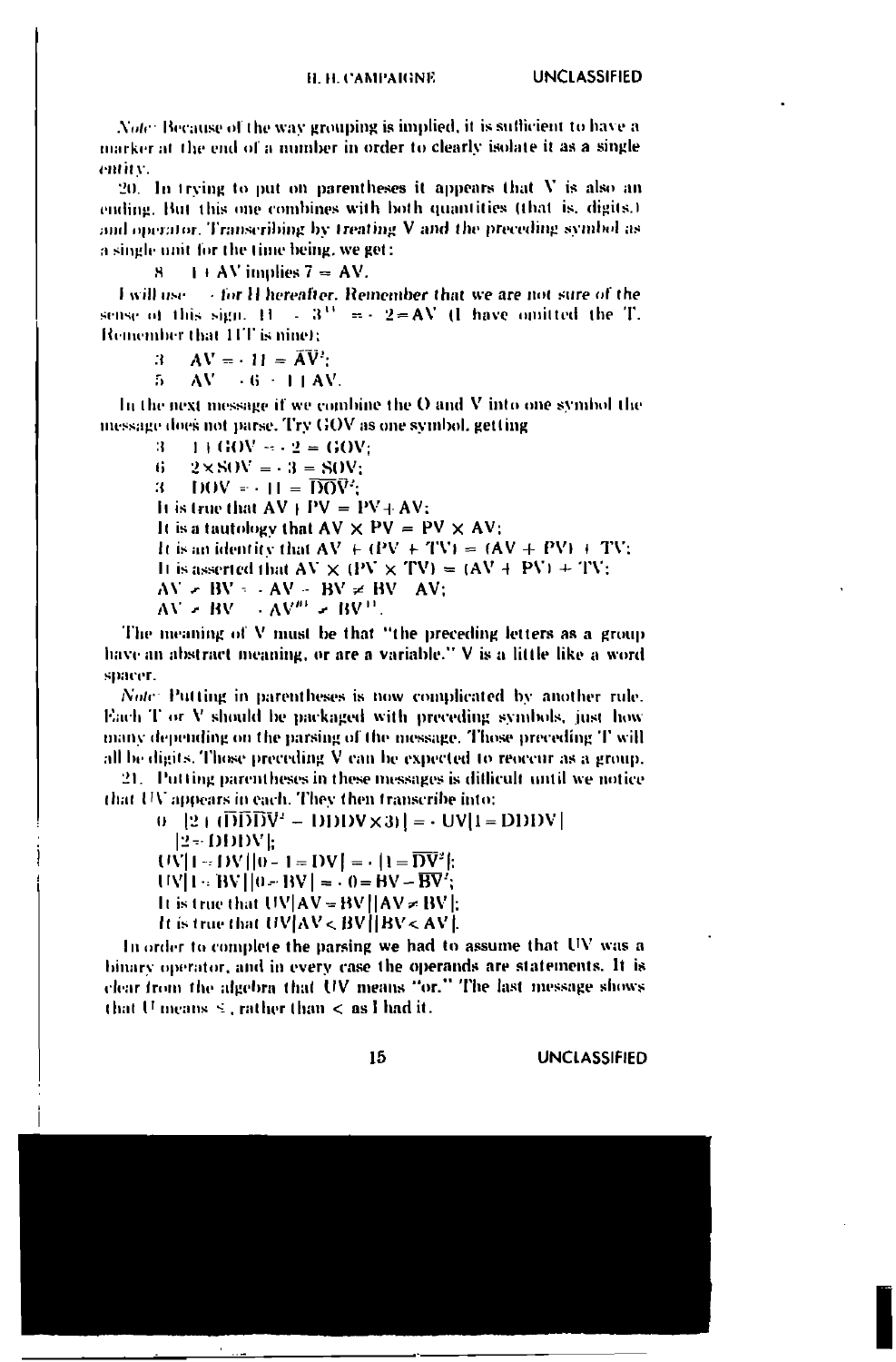### **EXTRATERRESTRIAL**

22. We notice that TV is used in every message, and parallels the usage of UV. Assuming TV is a binary Boolean operator, the messages parse.

It is false that  $TVAVC \le BVI (BV \le AVI)$ . It is false that  $TV$   $AV = BV$   $AV \neq BV$ .  $TV|\bar{A}\bar{V}^2 = 4||0 \le AV| = -AV = 2$  $AV > BV = \frac{1}{1}$   $BV \le AV$  or  $BW = AV$ : It is true that not TV GV HV =  $\cdot$  GV or HV: It is true that GV and  $HV = \cdot TV$  GV HV: AV or  $(BV or CV) = (AV or BV)$  or  $CV$ ;  $|TV|AV|TV|BVCV|| = |TV||TVAVBV|CV||$ TV|AV|BV or CV|| = TV|AVBV| or TV|AV CV|:  $AV$  or  $TV$  [BV  $CV$ ] =  $TV$ [AV or BV][AV or  $CV$ ]. It is apparent that TV means "and." Notice that L is used here

to mean "logically equivalent to," although I have written " = ".

*Note:* U is used here for  $\lt$ , not  $\leq$ .

Either there is a mistake, or the usage varies.

23. The parsing falters until we realize that JNV occurs in each message, and is probably a word. BAV and CAV also occur in each message. They transcribe into:

JNV | BAV or CAV | BAV: JNV BAV IBAV and CAVI: JNV | BAV or CAV | BAV and CAV |: JNV BAV CAV =  $\cdot$  BAV = (BAV or CAV):

JNV BAV CAV =  $\cdot$  CAV = (BAV and CAV).

The last two conclusions look like set theory statements. JNV parses like a binary operator. JNV XY could mean "X contains Y" in the set theory sense. Then if UV is "or" in the set theory sense, the union, and TV is "and" in the set theory sense, the intersection, the statements above can be rewritten:

**BAV U CAV D BAV BAV** D BAV ∩ CAV BAV  $\cup$  CAV  $\supset$  BAV  $\cap$  CAV  $BAV \supset CAV = -BAV = (BAV \cup CAV)$  $BAV \supset CAV = -CAV = (BAV \cap CAV).$ 

24. NKV looks like a binary operator of which at least the first operand is a quantity. JAV is uniformly the second operand. From 23 above we are alert to set theory statements. Could it be that NKV says something is a member of some set? Try it. They become

16JAV; 26JAV; 36JAV; 46JAV; 56JAV; 66JAV; 76JAV; 116JAV;  $12 \epsilon JAV$ ;  $AV \epsilon JAV = -AV + 1 \epsilon JAV$ .

JAV is the set of positive integers! It fits!

**UNCLASSIFIED**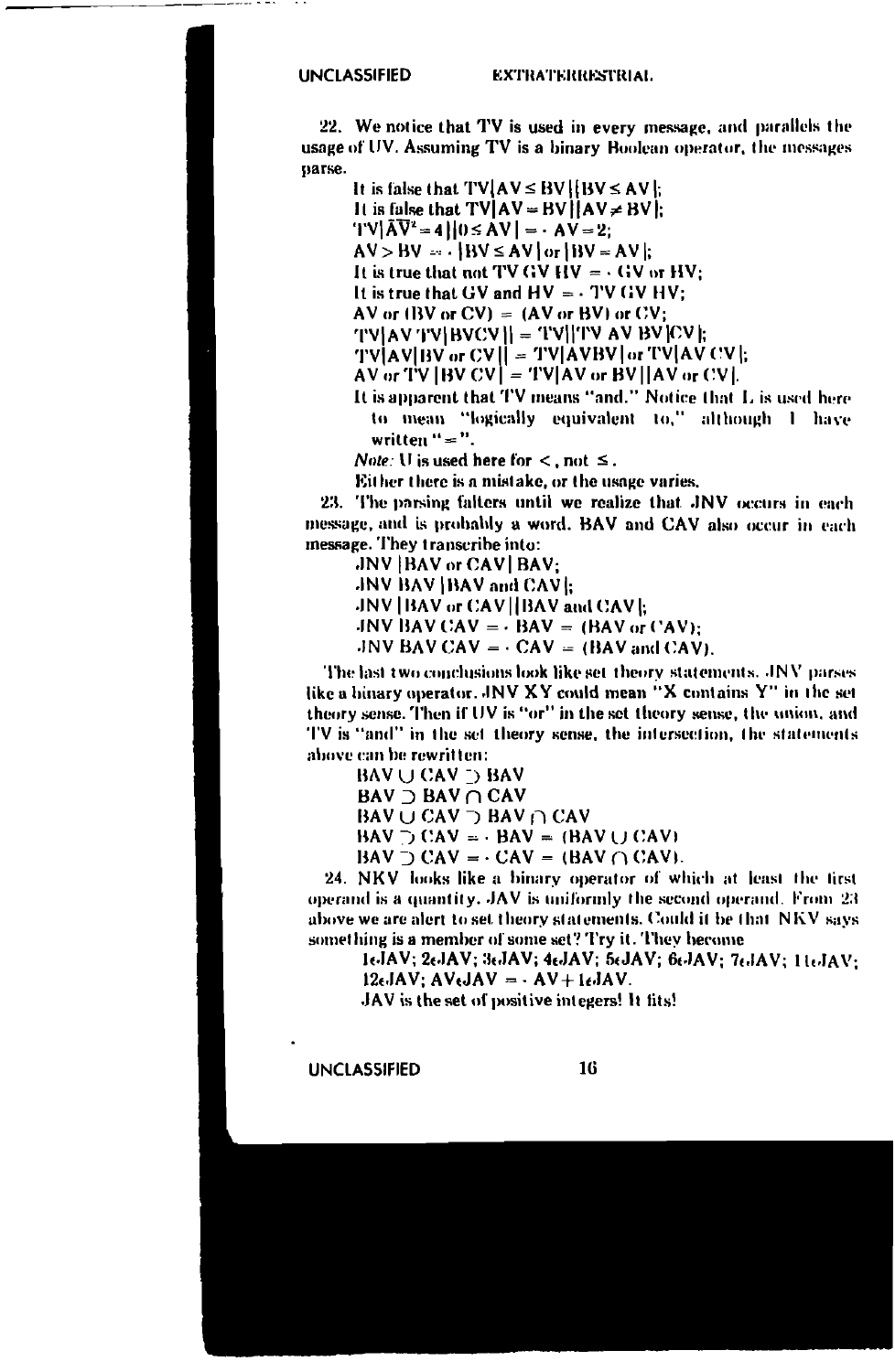25. These parse into:  $(1 \text{ and } 2)$   $\text{,}$   $\text{,}$   $\text{AV}$ : (t) and 2) and 3) ( JAV: (14 and 17) JAV (477 and 100) and 101); JAV:  $(AV \supset NMV)$  and  $(BV \supset NMV) = -(AV$  and  $BV) \supset NMV$ ;  $0.1AV:$ 8cJAV: 8<sup>1</sup>cJAV: 8<sup>1</sup>cJAV: 8<sup>1</sup>cJAV: 8<sup>4</sup>cJAV: 8<sup>10</sup>cJAV: 8<sup>100</sup>cJAV:  $8^{\text{true}}$  $\mu$ JAV: BV $\mu$ JAV =  $8^{\mu}$  $\mu$ JAV: (BV and CV) $\epsilon$ JAV =  $\cdot$  BV | CV $\epsilon$ JAV:  $(BV \text{ and } CV) \cdot JAV = -BV \times CV \cdot JAV$ : (BV and CV) $dAV = -BV^T dAV$ : 1/24JAV: 1 - 24JAV: 0-36JAV: 7/66JAV. This verifies beyond doubt the guess of 24. 26. There is a new word, JOV. The messages read JAVtJOV:  $0 - LJOV: 0 - BVLJAV = - BVLJOV:$  $1/2eJOV$ : AV and BV $eJOV = -AV - BVeJOV$ : (AV and BV in JOV) and  $0 \neq BV = -AV + BV$  in JOV;  $1 \div 0$  not in  $\frac{1}{4}AV: 1 \div 0$  not in JOV: It is true that  $(AV + BV) \times (CV + DV) = (AV \times CV)$ .  $(BV \times DV)$ : It is true that  $AV \times DV \subseteq BV \times CV = -AV + BV \subseteq CV \neq$ DV, BV  $\times$  DV  $\times$ 0:  $AVJAV \rightarrow 0$   $\rightarrow$  AV. JOV is seen to be the field generated by JAV, in other words, the set of rational numbers. The next to the last message has a garble, an extraments A. 27. This transcribes to:  $(AV \rightarrow BV)$  and  $(BV = \cdot AV) = \cdot HV.AV.BV$ . Clearly HV means "logically equivalent," or "(see 4".  $(AV - - BV) = (AV = - BV)$  and  $(BV = - AV)$  $(AV \cdot \cdot \cdot BV) \cdot = (AV = -BV)$  and  $(BV = -AV)$ . 28. These transcribe to  $\overline{GV}^* = 3 = (4V \text{ not in JOV})$  $\overline{\text{GV}}{}^2 = 2 \cdots \text{GV}$  not in JOV;  $\overline{GV'} = 5 \leftrightarrow GW$  not in JOV;

 $\text{GV}^2 = 5 + 4 \text{GV in JEV};$ 

JOV is in JEV:

JAV is in JEV:

 $\overrightarrow{GV} = 0 - 1 = -\overrightarrow{GV}$  not in JEV.

We have a new set, containing the rationals, and at least one irrational, but not the imaginary  $\sqrt{-1}$ . JEV is probably the real numbers.

17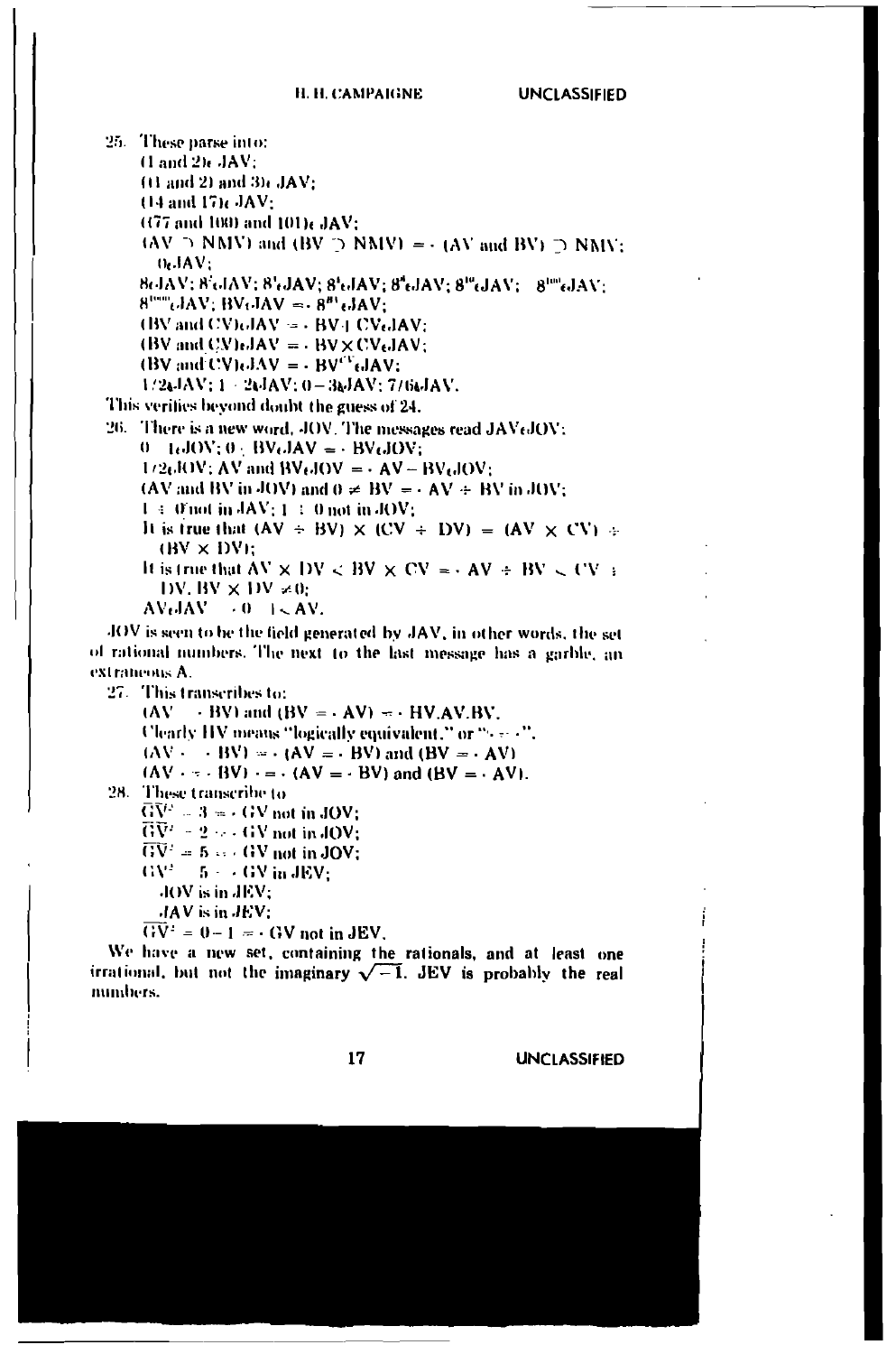29. These transcribe to

 $1 \quad 2^{n-1}$  in JBV;  $1 - 3^{n-1}$  in JBV;

 $\overline{1}$  4"  $\overline{1}$  in JBV;  $\overline{1}$  NV"  $\overline{1}$  in JBV;

- NLV JBV 1 [assuming NLV is one word. Another possible parsing is  $LV(BV, 1) = 0$
- $1/1$  in JCV:  $1/2$  in JCV;  $1/3$  in JCV;  $1/NV$  in JCV; NLV JCV  $O$  for LV  $OCV$ ,  $O$ }  $\sim$  O. But the two examples suggest that NLV means "a limit of." If NV is an integer this fits perfectly.1
- $(1 1/2)^2$  in JBV;  $(1 1/3)^3$  in JBV;
- $(1 1/4)^4$  in JBV;  $\left(1 \frac{1}{g^{100}}\right)^{g^{100}}$  in JBV;
- $\left(1-\frac{1}{NU}\right)^{N}$  in JBV; NLV JBV in JEV.

If NLV means limit, then JEV contains the number e, a verification of our guess that JEV named the real numbers.

The last two lessons 30 and 31 were not published with the first twenty-nine because it made too long an exercise.

30. The later messages of this group have the mysterious sequences ABCD, ABCDE, DEFG, etc, each ending with STV. If we hunch these each as a unit, the messages parse. They then say JNV 1 natural number; JNV 2 natural number; JNV 3 natural number; JNV 123 STV natural number; conjecture STV means "the preceding is a set tor sequence)," and JNV means "belongs to." There is doubt about the latter, since we thought earlier that it meant "contains"; AV belongs to 1234 =  $-$  AV is a natural number; 12345 or 4567 = 45 as sets; 12345 and  $4567 = 1234567$  as sets.

31. This last group is of impressive magnitude, 41 messages, of which the thirtieth is quite long. Parsing is eased by the parallel construction of the messages. They transcribe to:

JRAV belongs to CHAV; JRBV belongs to CHAV; JRGV belongs to CHAV: the set JRAV, JRBV, JRCV, JRDV, JREV, JRFV, JRGV belongs to CHAV; Since all the digits appear in these groups, maybe they are used like subscripts and should be read  $AR_1$ ,  $AR_2$ , etc.  $\parallel$ ,  $RO_1$ belongs to CHAV; JO, belongs to CHAV; JO<sub>2</sub>, belongs to CHAV; the set JO<sub>5</sub>, JO<sub>2</sub>, JO<sub>3</sub>, JO<sub>3</sub>, JO<sub>3</sub>, JO<sub>4</sub>, JO<sub>4</sub>, JO<sub>19</sub>, JO<sub>19</sub>, JO<sub>11</sub>, JO<sub>11</sub>, JO<sub>11</sub>, JO<sub>11</sub>  $JO_{15}$ ,  $JO_{16}$ ,  $JO_{11}$ ,  $JO_{20}$ ,  $JO_{21}$ ,  $JO_{22}$  belongs to CHAV;  $U_{21}$  and  $U_1$ .  $22\,\mathrm{JO}$ , belongs to CHAV This one must be parsed wrong or garbled. BL<sub>0</sub> belongs to JR<sub>6</sub>; BL<sub>2</sub> belongs to JR<sub>6</sub>; BL<sub>0</sub> belongs to JR<sub>2</sub>; BL<sub>0</sub> helongs to JR<sub>3</sub>; BL<sub>02</sub> belongs to JR<sub>3</sub>;

 $AV < 3$  and  $12 \geq AV \cdot \cdots \cdot BL_{UV}$  belongs to  $JR \subset$ 

 $AV = 13$  and  $22 < AV + \cdots$   $BL_{33}$  belongs to  $JR_{33}$ 

 $AV < 23$  and  $44 < AV$   $\cdot = \cdot$  BL<sub>13</sub> belongs to JR<sub>4</sub>.

**UNCLASSIFIED**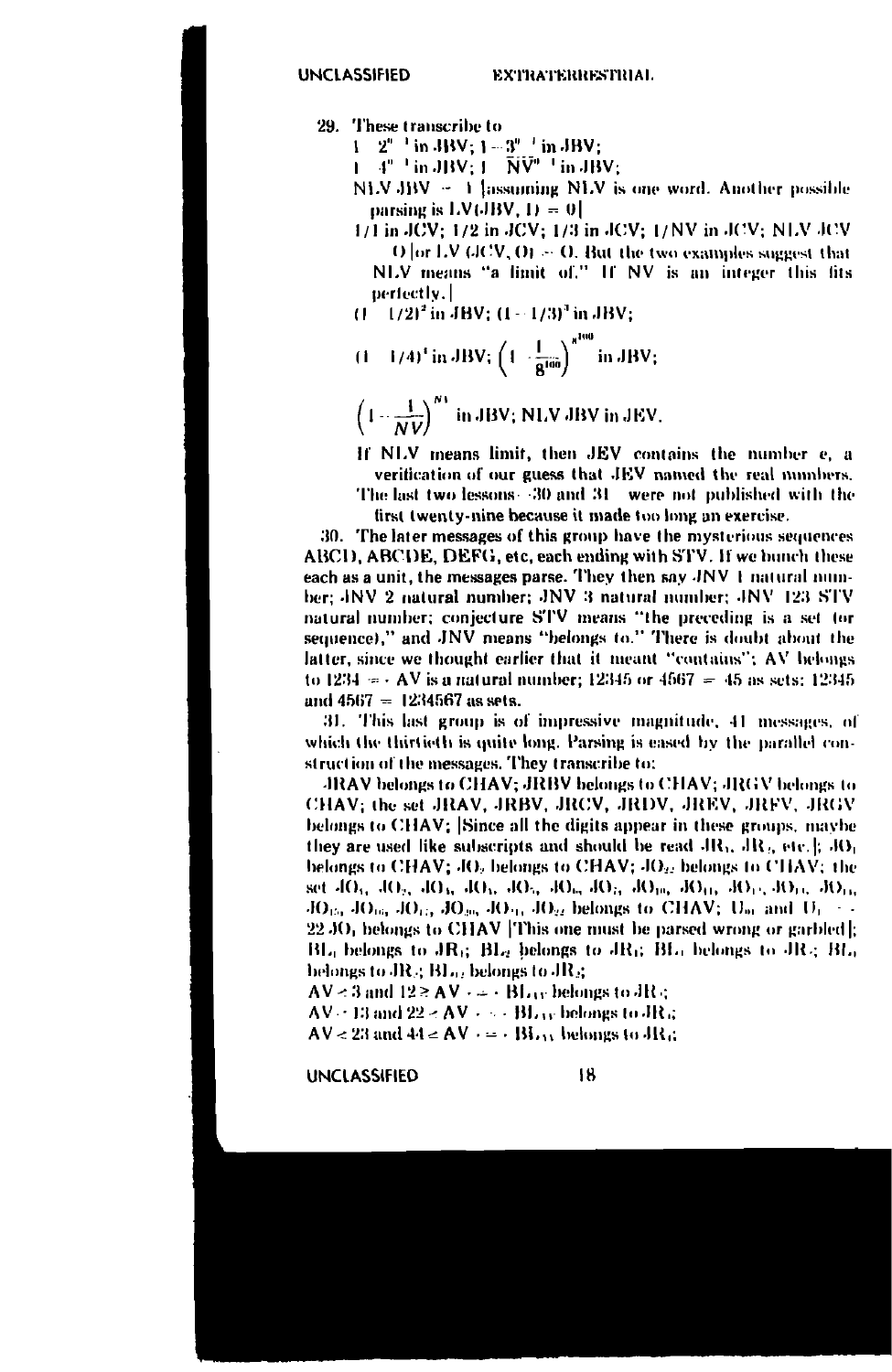$AV \approx 45$  and 66  $\pm AV \times \cdots \times BL_{33}$  belongs to JR .;

 $AV = 67$  and  $126 \cdot AV \leftarrow \text{BL}_{UV}$  belongs to  $d\text{Ra}$ 

- $AV \simeq 127$  and  $142 \simeq AV \simeq -BL_{13}$  belongs to  $JR_{53}$
- The set Bl.q. Bl.q. Bl.q.q Bl.q.q Bl.q.q Bl.q.g. belongs to JO<sub>1</sub>;
- The set BL<sub>C</sub>, BL<sub>G</sub>, BL<sub>Gb</sub>, BL<sub>Gb</sub>, BL<sub>Gb</sub>, BL<sub>Gb</sub>, BL<sub>Gb</sub>, belongs to JO<sub>S</sub>;
- The set BL., BL., BL., BL., BL., BL., belongs to JO.;
- The set BL, and BL), and BL), and BL<sub>02</sub> and BL<sub>022</sub> belongs to JO<sub>6</sub>;
- The set BL, BL<sub>0</sub>, BL<sub>0</sub>, BL<sub>0</sub>, BL<sub>0</sub>, belongs to JO<sub>5</sub>;
- The set BL<sub>ong</sub>, BL<sub>ON</sub>, BL<sub>ON</sub>, BL<sub>oN</sub>, BL<sub>ON</sub>, belongs to JO<sub>6</sub> | note a garble here, an N is repeated b
- The set BL03 BLog BL03 BL03 BL03 belongs to JO3
- The set BL<sub>02</sub>, BL03, BL03, BL03, BL03s belongs to JO04
- Blanc, Blanc, Blanc, Blanc, Blanc, Blanc, Blanc, Blanc, Blanc, Blanc, BLan, BLac, BLan, BLac, BLan, BLan, BLac, belongs to JOm.
- $BL_{00}$  and  $BL_{00}$  and  $BL_{100}$  belongs to  $JO_{12}$ .
- The set BL. . BL., BL., blan belongs to JOm.
- The set BLace Blv.<sup>2</sup>, BLace belongs to JOrd
- The set BLo. Blood Blom belongs to JO15;
- The set  $BL_{22}$ ,  $BL_{33}$ ,  $BL_{33}$  belongs to  $JO_{16}$ ;
- The set Bl.m. Bl.m. Bl.m. belongs to JO<sub>11</sub>:
- The set BL<sub>14</sub>, BL<sub>26</sub>, BL<sub>916</sub> belongs to JO<sub>20</sub>;
- The set BL., BL., BL., belongs to JO.,
- The set BL., Bl., BL., BL., belongs to JO.:
- 

**CHAV** belongs to KSPV.

The transcription leaves a lot to be resolved. There are several words the meanings of which are yet to be determined. The word CHAV (or CH<sub>(</sub>) seems to be central. There are seven words JR, and eighteen words 40., and each of these belongs to CHAV. There are 98 words BL., each of which seems to belong to a unique JO,. Does each also belong to a unique JR.? With this hint we can straighten out the garbled message above; it reads "0<AV and  $AV < 22 = -JO_{11}$  belongs to CHAV"; there was a V omitted. I was also able to reparse six other messages. I will not bore you with the details, since the list above has been corrected.

Since each BL, belongs to one JR, and JO,, these can be displayed in a matrix

|     |  |  | $\rm{JR_3}$ $\rm{JR_2}$ $\rm{JR_3}$ $\rm{JR_4}$ $\rm{JR_5}$ $\rm{JR_6}$ $\rm{JR_7}$ |  |
|-----|--|--|-------------------------------------------------------------------------------------|--|
|     |  |  | JO, BL, BL, BL, BL, BL, BL, BL, BL, BL,                                             |  |
|     |  |  | JO, BL, BL, Blar BLg BLg BL, BL, BL,                                                |  |
| JO. |  |  | <b>BL. BL. BL. BL. BL. BL.</b>                                                      |  |
| JO. |  |  | Bland Blue Blue Black Blues                                                         |  |
| JO. |  |  | BL. BL. BL. BL. Bl., BL.                                                            |  |
| JO. |  |  | Blan Blan Blaz Blas Blaze                                                           |  |

19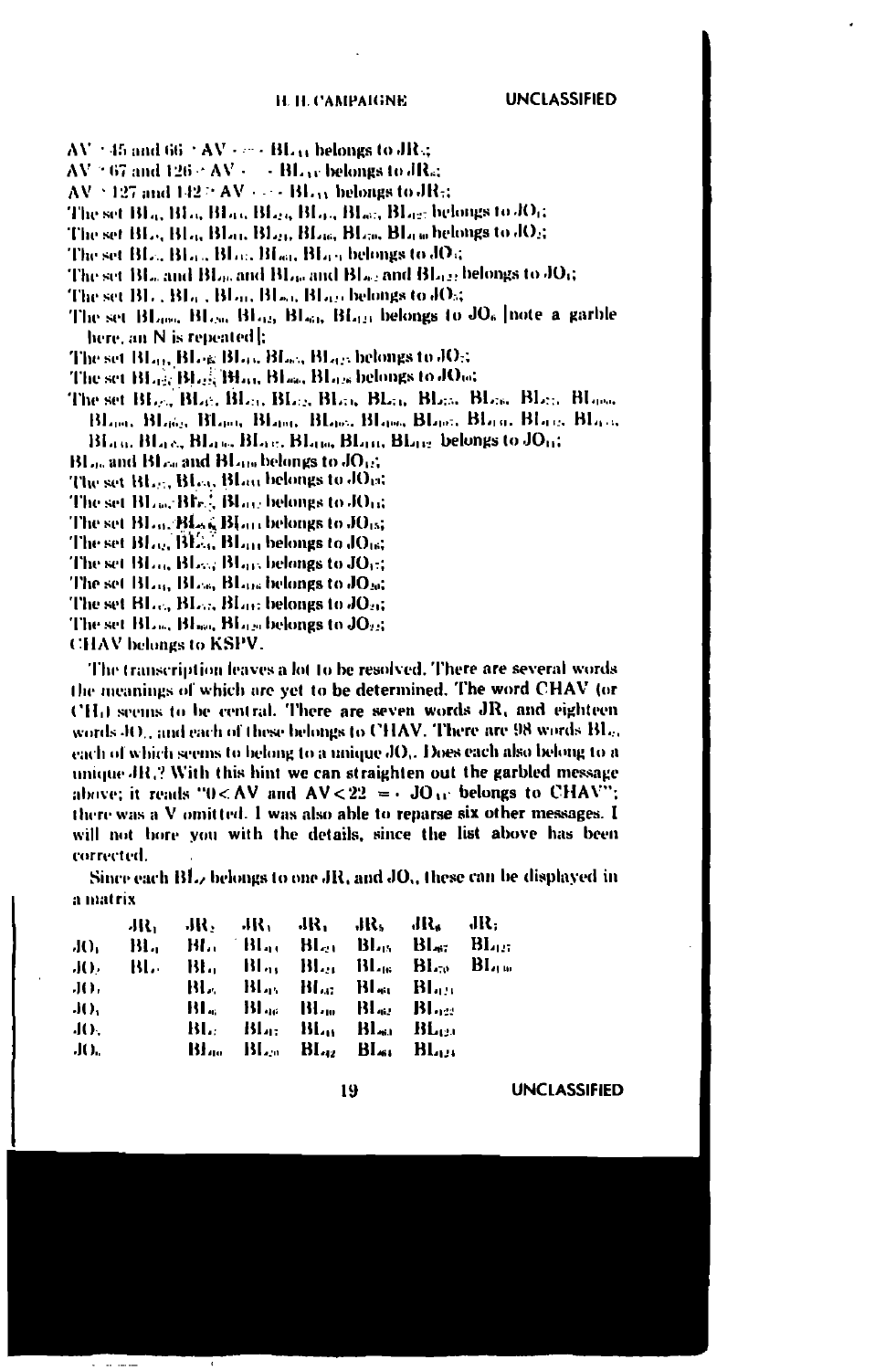**UNCLASSIFIED** 

**EXTRATERRESTRIAL** 

| JO.<br>$JO_{10}$ | BL <sub>u</sub><br>$BL_{12}$ | BL.<br>BL., | <b>BL</b><br>BL         |            | Bl <sub>45</sub><br>B <sub>1</sub> | Bl.es<br>$B_{L126}$      |            |            |    |    |
|------------------|------------------------------|-------------|-------------------------|------------|------------------------------------|--------------------------|------------|------------|----|----|
| JO <sub>U</sub>  | ы.<br>100                    | 25          | 47                      | 71         | 72                                 | 73<br>105                | 74         | 75         | 76 | 77 |
|                  |                              | 101<br>131  | 102<br>132              | 103<br>133 | 104<br>134                         | 135                      | 106<br>136 | 107<br>137 |    |    |
|                  | 140                          | 141         | 142                     |            |                                    |                          |            |            |    |    |
| $J()_{12}$       | BL.                          |             |                         |            | BL                                 | Blan                     |            |            |    |    |
| $JO_{13}$        |                              |             | <b>BL</b> <sub>27</sub> |            | BI.,                               | Bl. <sub>m</sub>         |            |            |    |    |
| $JO_{11}$        |                              |             | $BL_{30}$               |            | $B_{422}$                          | BI <sub>112</sub>        |            |            |    |    |
| $J()_{15}$       |                              |             | BL.,                    |            | $BL_{51}$                          | BL <sub>ua</sub>         |            |            |    |    |
| JO <sub>15</sub> |                              |             | $H_{42}$                |            | ВЬ.,                               | BL                       |            |            |    |    |
| JO <sub>11</sub> |                              |             | BL                      |            | BL.                                | <b>BL</b> <sub>115</sub> |            |            |    |    |
| $JO_{28}$        |                              |             | BLм                     |            | Blده                               | BL <sub>us</sub>         |            |            |    |    |
| JO.              |                              |             | BL                      |            | BL.,                               | $BL_{112}$               |            |            |    |    |
| $JO_{22}$        |                              |             | BL <sub>36</sub>        |            | BL.                                | BL                       |            |            |    |    |

Remember that these are not decimal numbers. There is only one cell with more than one entry, and the subscripts in it in decimal notation are 21, 39, 57, 58, 59, 60, 61, 62, 63, 64, 65, 66, 67, 68, 69, 70, 71, 89, 90, 91, 92, 93, 94, 95, 96, 97, 98. The larger part of the entries is systematically distributed in the first eight rows. This suggests the periodic table of the chemical elements! On consulting a table we find, sure enough, that elements 57 through 71 are rare earths, and are lumped into one cell. Some, but not all, authorities also list 89 through 103 as rare earths. Elements 21 and 39 are Scandium and Yttrium.

CHAV must mean the periodic table. JR, means column x, and JO, means row  $y$ .  $BL_z$  means element Z. The meaning of  $KSPV$  is not known, except that it is a generalization of "periodic table." It may merely mean table, or scientific fact, or university subject.

Looking back over the exercise we see we have penetrated the meaning of the basic symbols, and even more important, have learned some of the syntax rules of the notation, and have caught mistakes in the process. We have a few words for sophisticated concepts, and, given more data, with a little labor we could establish its translation.

The concepts used here are the basic ones of number, sets, and physical constants which any cultures must share. How bizarre the syntax and values of a culture could be I cannot conjecture, but any civilizations capable of sending a message across space must have many things in common.

**UNCLASSIFIED**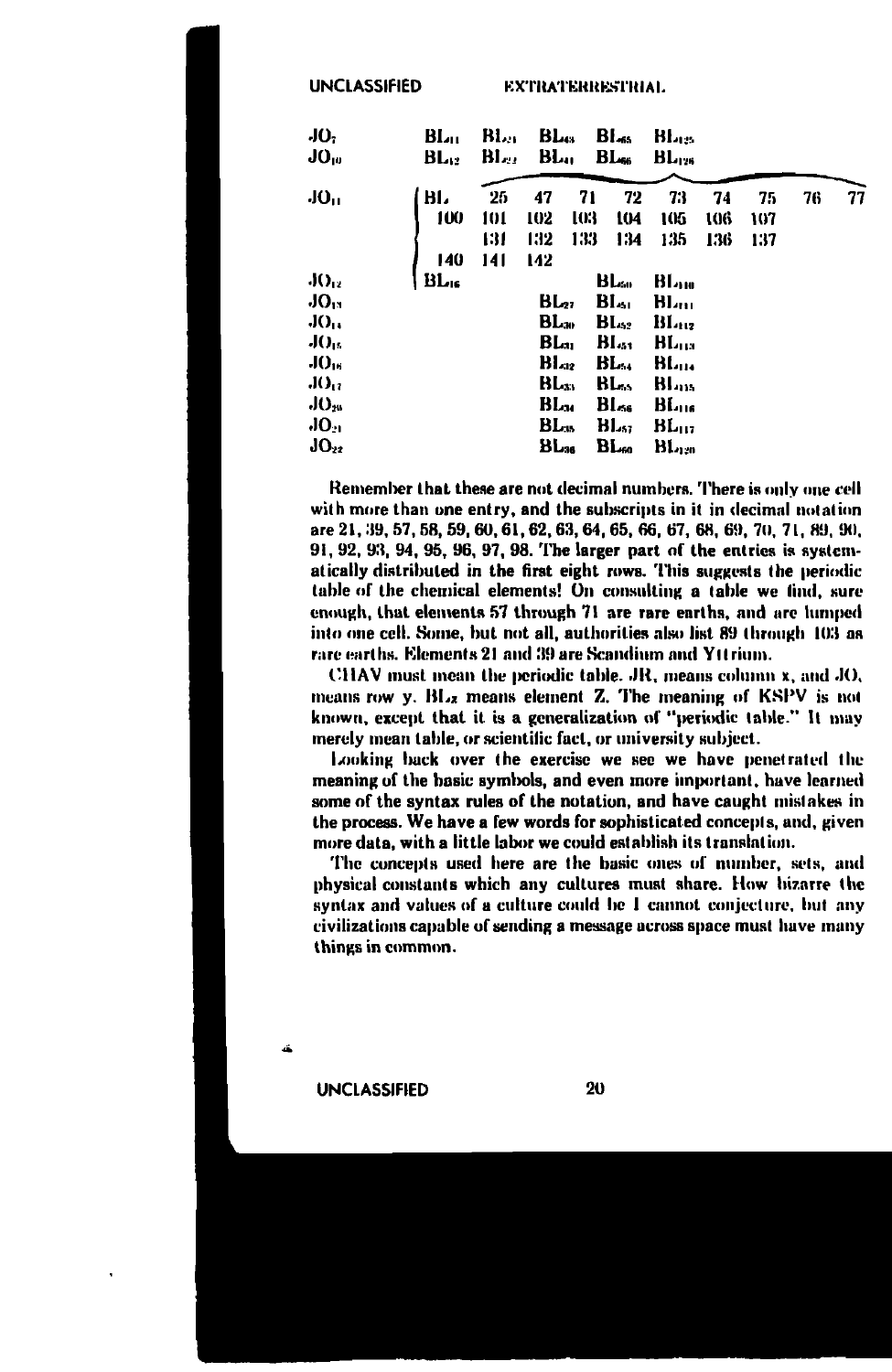## **APPENDIX**

Recently a series of radio messages was heard coming from outer space. The transmission was not continuous, but cut by pauses into pieces which could be taken as units, for they were repeated over and over again. The pauses show here as punctuation. The various combinations have been represented by letters of the alphabet, so that the messages can be written down. Each message except the first is given here only once. The serial number of the message has been supplied for each reference.

| 1.           | ABCDE GRUKLMNOPORSTUV<br>ABCDEFGERLMNOPORSTUV                                                                                                                                                                                               |
|--------------|---------------------------------------------------------------------------------------------------------------------------------------------------------------------------------------------------------------------------------------------|
|              | ABCDEFGHJKLMNOPOR etc                                                                                                                                                                                                                       |
| $\mathbf{2}$ | AA. B AAA.C. AAAA.D. AAAAA.E. AAAAAA.F. AAAAAAA.G                                                                                                                                                                                           |
| $\Lambda$    | LAA, LBB, LCC, LDD, LEE, LFF, LCG                                                                                                                                                                                                           |
| 4            | LBKAA, LCKBA, LCKAB, LDKCA, LDKBB, LDKAC; LEKDA,<br>LEKCB, LEKBC, LEKAD, LEKEA, LEKDB, LEKCC, LEKBD,<br>LEKAE –                                                                                                                             |
| 5.           | LEKAKBC LEKCKBA LGKAKBD LGKCKAC LKAKBCKKABC                                                                                                                                                                                                 |
| 6.           | LAMBA. LIBMCA, LAMCB, LCMDA, LIBMDB, LAMDC. LDMEA.<br>LCMEB. LBMEC. LAMED.                                                                                                                                                                  |
| т.           | LNMAA. LNMBB. LNMCC, LNMDD, LNMEE, LNMFF. LNMGG                                                                                                                                                                                             |
| н            | LAUAA LNONA LBOAB LBOBA LNONB LNOBN LDOBB:<br>LIRMI LIOAF LFOBC                                                                                                                                                                             |
| 9.           | LFOAOBC LFOCOBA LFOBOCA LODOEFOODEF                                                                                                                                                                                                         |
| 101          | LURISS LISRBA, LARBN, LCRCA, LARCN                                                                                                                                                                                                          |
| u            | LRBCKFD LRBCKAG LRBCOBD LRBBD                                                                                                                                                                                                               |
| 12.          | LRCBKDE LRCBOCC                                                                                                                                                                                                                             |
| 13           | LIRBU. LIKAG. LKJAOCC. LKJARCB                                                                                                                                                                                                              |
| 14.          | LBEJD, LDPJB, LAPCC, LCPFB                                                                                                                                                                                                                  |
| 15.          | UAB. UBC: UCD: UEJ: UFJ: UGJ: URBCRCB.                                                                                                                                                                                                      |
|              |                                                                                                                                                                                                                                             |
| 16.          | QINA: QLAC; QLAKAA; QLNOAA, QLRBBB, QUBB, QHLAALAB;<br>QQLCC. QUJG.                                                                                                                                                                         |
| 17.          | SLAA: SUAB, SLBKAA; SLAOAA; SLNMAA; SHLFOAFLAPFF: SHLAALBB                                                                                                                                                                                  |
| 18.          | LATA LBTKATA: LETKBTCT: LFTOCTBT: LGTG: LANTJ.                                                                                                                                                                                              |
| 19.          | LABCTKOARJBKOBRJAC:                                                                                                                                                                                                                         |
|              | LCBATKOCRJBKOBRJAOARJN:                                                                                                                                                                                                                     |
|              | LDEF GTKKODRJ COERJBKOFRJAOGRJN:                                                                                                                                                                                                            |
| in a         | <b>SLOAVTVOPVAV</b><br>HILIKAAVI GAV<br>HLAATHUAVLBAV.<br>SLRAVKPVTVKKAVPVTV.<br><b>HECAVE APTRAVB</b><br><b>SLOAVOPVSVOOAVPYSV</b><br><b>HOLAVBYOLMAVBYNBVAV</b><br><b>IN EAST FRAAV</b><br>HELKAGOVI NGOV.<br><b>HOLAVEVOL RAVEVRBYAV</b> |
|              | <b>HEFGESDVI CSOV</b><br><b>MI NK HARDDEN BOODDVCUV LADDDVL BDDDV</b><br>21.                                                                                                                                                                |
|              | <b>HECHOVEAATHEOVN</b><br>HUVI.ADVLADIADVLARDVB<br>SLKAVI/VKPVAV<br><b>LEIMI ABUL MBUL MANUBEUR</b>                                                                                                                                         |

 $21$ 

HUVI.ABVLHBVLHHMVRSVB.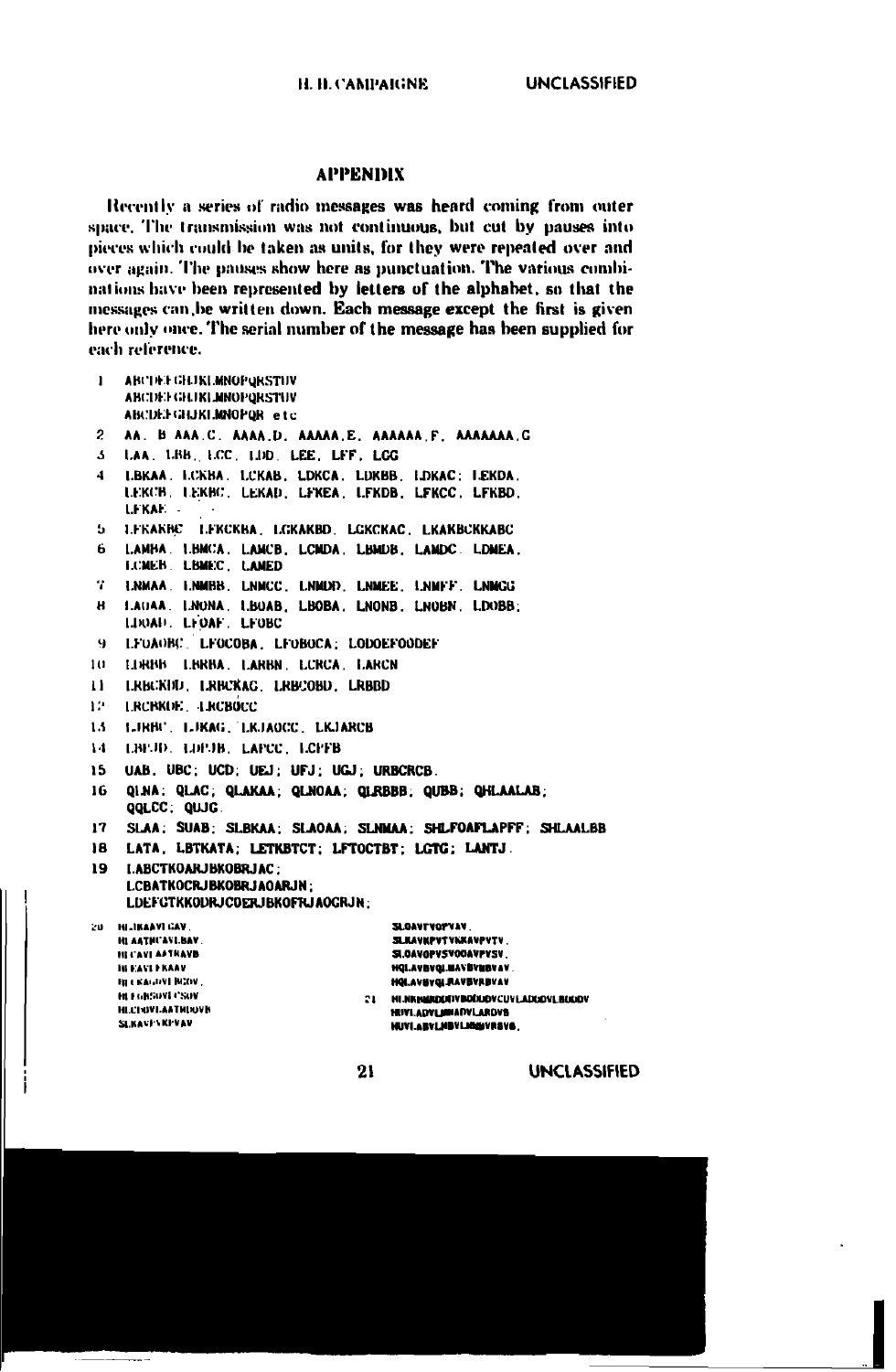### **UNCLASSIFIED**

## **EXTRATERRESTRIAL**

SUVLAVBVQLAVBV. SIVUAVAVIAVAV

### $22 -$ *<u><u><b>ATHISSIONSHOP</u>*</u> **ATVI AVRYOL AVRY ITULPAVRIJAJAVI AVK HOUANGUISHIGNAME RUAY** SHOTYCYHYUVQCVQHV SHQUYGYNYTVQGYQHV **LUVAYOVEVCVIDOUVAVAVCV** LTVAVTVNVCV7V1VAVBVCV. LTVAVISUSUCYSIVTVAVNYTVAVI:V. LUVAVTVBVCVTVIJVAVBVIIVAVCV 23 JEVIJVRAVI'AVRAV **INVRAVTVRAVCAV JHVIIVBAVCAVTVBAVCAV**

**HINVHAVCAVLBAVIIVBAVCAV HINTHAVEAVLUAVTYHAVCAV HTVJNYbAVCAVJNYCAVBAVLBAVCAV. ILINVHAVCAVJNVQCAVQRAV.** SHTV INVRAVCAV.INVCAVUAV.INVBAVUAV 24. **NKVAJAV NKVILIAV** 

- **NKYCJAY NKVDJAV.** MKVEJAV. **NKVFJAV** NKYGJAV. **MXVAATJAV. NKVABTJAV HNEVAVJAVNKVKAVAJAV**
- 25. **MENTVARIAV** NKVTVTVANCJAV **MKYTVADTAGTJAV** NKVTVTVGGTANNTANATJAV. HTVJNVAVNMVJNVBVNMVJNVTVAVBVNMV **NKVNJAV** NKYJJAV. NKVILJBJAV. **NKVRJCJAV BKVKJILIAV NICERLIJAV** NEVRIANTIAV MEVEL LANSY LEV **NKVRJANNIT.IAV** HNKVNVJAVNKVKJBY IAV

HNKVTVBVCVJAVNKVKBVCVJSV HNKVTVBVCV.IAVNKVOBV:V.IAV HNKVTVSVCVJAVNKVABVCVJAV **QKKVPALJAV QNKVMABJAV** QHKVMHCJAV **QWAVPGFJAV** 

- 26 **MKV.IAV.JOV NICYMNAJOV INKVENSYJAVAKVISI JOV NEVEAR IOU** HORYTVAVNY.IDVNKVMAVRY.IOV HTVNKVTVAVBVJUVQLNBVNKYFAVBVJQV **ONKYPANJAV** QNAVPANJOV SLOPAVRYPEVINTUAVCVORVIN SHINAVDYONYCVIIPAVBYPACYDV\_GLOBVOVM **MIRVAY FAVILINAAN**
- 27 HTVHAVhVHHVAVHVAVNV **INIVAVANTURAVININIAV INSIVAVRUTURA VARMUS LI**
- 26 HI RGVBCQNKVGVJOV **MLRGVBBQNKVGVJAV MURGVBEQNKYCVJOV HLAGVBENAVGVJEV NEVJOYJEV** NKV.IAVJEV **HLRGVBINAQNKVCV.IEV**

29 NKVMARBANAJBY. NKVMARCMNAJBV. WAVMARDMNAJEV **HITVMARNVMINAJEV** LILVJBVA **NKVPAAJCV. NKVPABJCV NKVPACJCV NKVPANVJCV** LNLVJCVN **MKVRMAPABBJBV NKVRMAPACC.INV NKVHNAPATALINA** NKVRMAPARJANNTHJANNTJEV. **NEVRMAPANYNVJBV NKVKLVJBVJEV** 

30. JNVAJAV: JNVBJAV: JNVCJAV: JNVABCSTVJAV: HJNVAVABCDSTVJNVAVJAV: **I.UVABCUESTVDEFGSTVDESTV:** LTVABCDESTVDEFGSTVABCDEFGSTV:

31. JNVJRAVCHAV: **JNVJRBVCHAV:** JNVJRGVCHAV: JNVJRAVJRBVJRCVJRDVJREVJRFVJRGVSTVCHAV. **JNVJOAVCHAV: JNVJOBVCHAV** JNVJOBBVCHAV:

 $\ddot{\phantom{a}}$ 

**UNCLASSIFIED** 

l.